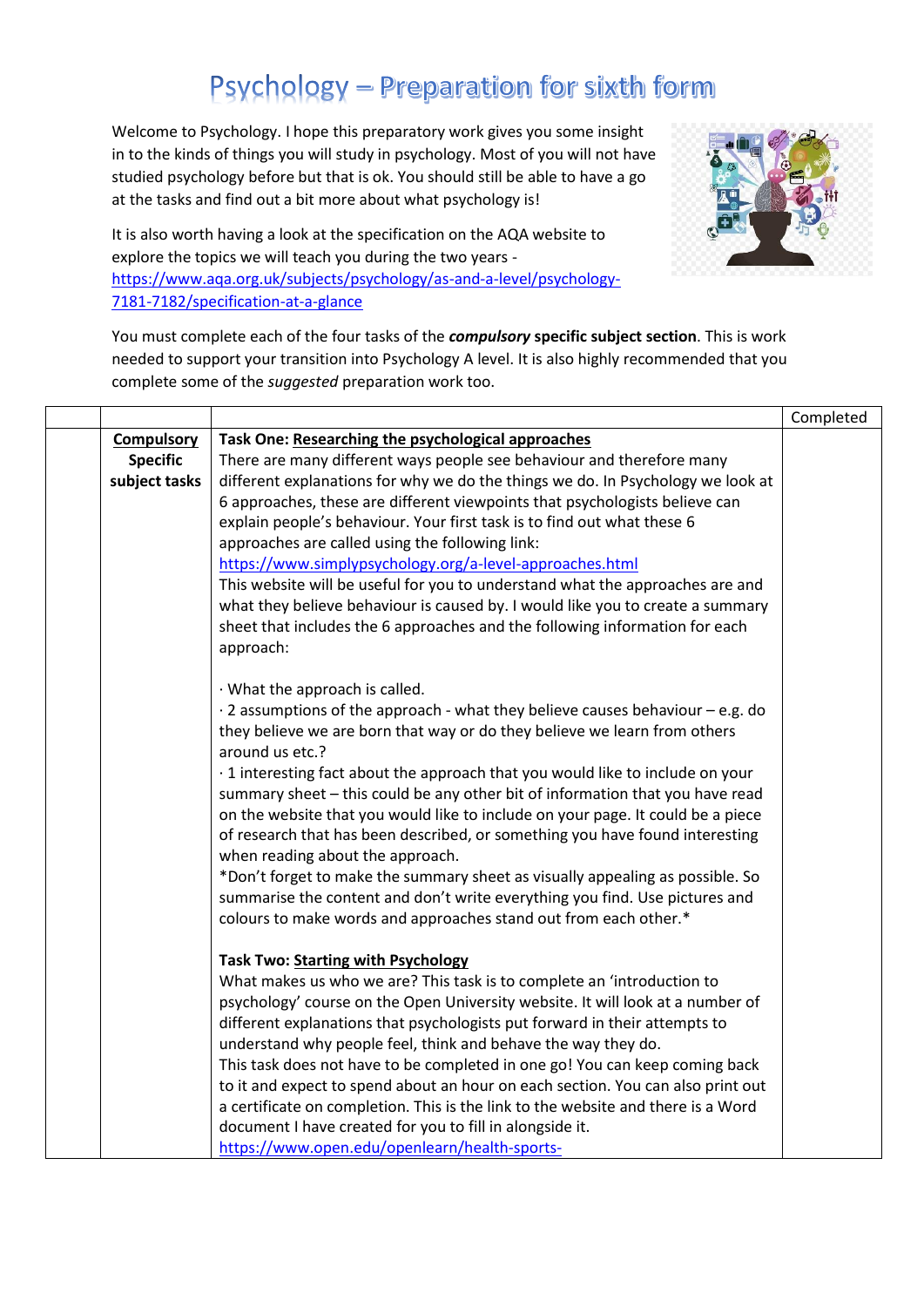|              |                                 | psychology/psychology/starting-psychology/content-section-0?active-<br>tab=description-tab                                                                                                                                                                                                                                                                                                                                                                                                                                                                                                                                                                                                                                                                                                   |  |
|--------------|---------------------------------|----------------------------------------------------------------------------------------------------------------------------------------------------------------------------------------------------------------------------------------------------------------------------------------------------------------------------------------------------------------------------------------------------------------------------------------------------------------------------------------------------------------------------------------------------------------------------------------------------------------------------------------------------------------------------------------------------------------------------------------------------------------------------------------------|--|
|              |                                 | <b>Task Three: Conducting Psychological Research</b><br>Psychology involves investigating human behaviour by carrying out research. I<br>would like you to have a go at designing a study to investigate memory. Have a<br>go at this memory quiz yourself first:<br>https://www.bbc.co.uk/cbbc/quizzes/how-good-is-your-memory-quiz                                                                                                                                                                                                                                                                                                                                                                                                                                                         |  |
|              |                                 | Then have a think about something that may affect our memory e.g. a<br>distraction like music (this is your independent variable). You could get your<br>family members or your friends to take part via Zoom, Facetime etc. Ask the<br>person to complete the quiz and then tell you their score and keep a record of<br>it (this is your dependent variable).<br>Try and get half the people to do it in one condition (no distraction) and half to<br>do it without a distraction. Predict who will get a higher score (this is your<br>hypothesis). Have a go at writing up the investigation. You could calculate the<br>mean score for each condition. You could draw a graph to show your findings.<br>Can you think of any problems with the way you carried your investigation out? |  |
|              |                                 | <b>Task Four: Researching Psychological Disorders</b><br>This task is to explore some psychology in the real world by looking at two<br>mental health disorders. The mind organisation is a brilliant website that is very<br>informative. Here is a link to the website that has a A-Z list of all mental health<br>disorders https://www.mind.org.uk/information-support/a-z-mental-health/<br>Choose two disorders from the following for your fact file:<br>Schizophrenia, Depression, Phobias, Anxiety, OCD, Borderline Personality<br>Disorder                                                                                                                                                                                                                                         |  |
|              |                                 | Create your fact file to include:<br>What is the disorder?<br>What are the common symptoms of the disorder?<br>What are the psychological causes of the disorder?<br>How do psychologists treat this disorder?<br>*You can choose how to present your fact file; it could be a leaflet, a power<br>point presentation, a poster, a video etc*<br>You could also watch on BBC I player - 'Stacey Dooley on a psychiatric ward'<br>https://www.bbc.co.uk/programmes/p082bxzn                                                                                                                                                                                                                                                                                                                   |  |
| Social Media | Useful<br>accounts to<br>follow | Twitter accounts:<br>@PsychToday (Psychology Today magazine)<br>@tutor2uPsych (Tutor2U's Psychology feed)<br>@ResearchDigest (the British Psychological Society's Research feed)<br>@Psychmag (The Psychologist magazine)<br>Keep an eye on these Twitter accounts and make a note of anything<br>that you find particularly interesting                                                                                                                                                                                                                                                                                                                                                                                                                                                     |  |
|              |                                 | You can also follow our KES Psychology Instagram page:<br>psychology kes                                                                                                                                                                                                                                                                                                                                                                                                                                                                                                                                                                                                                                                                                                                     |  |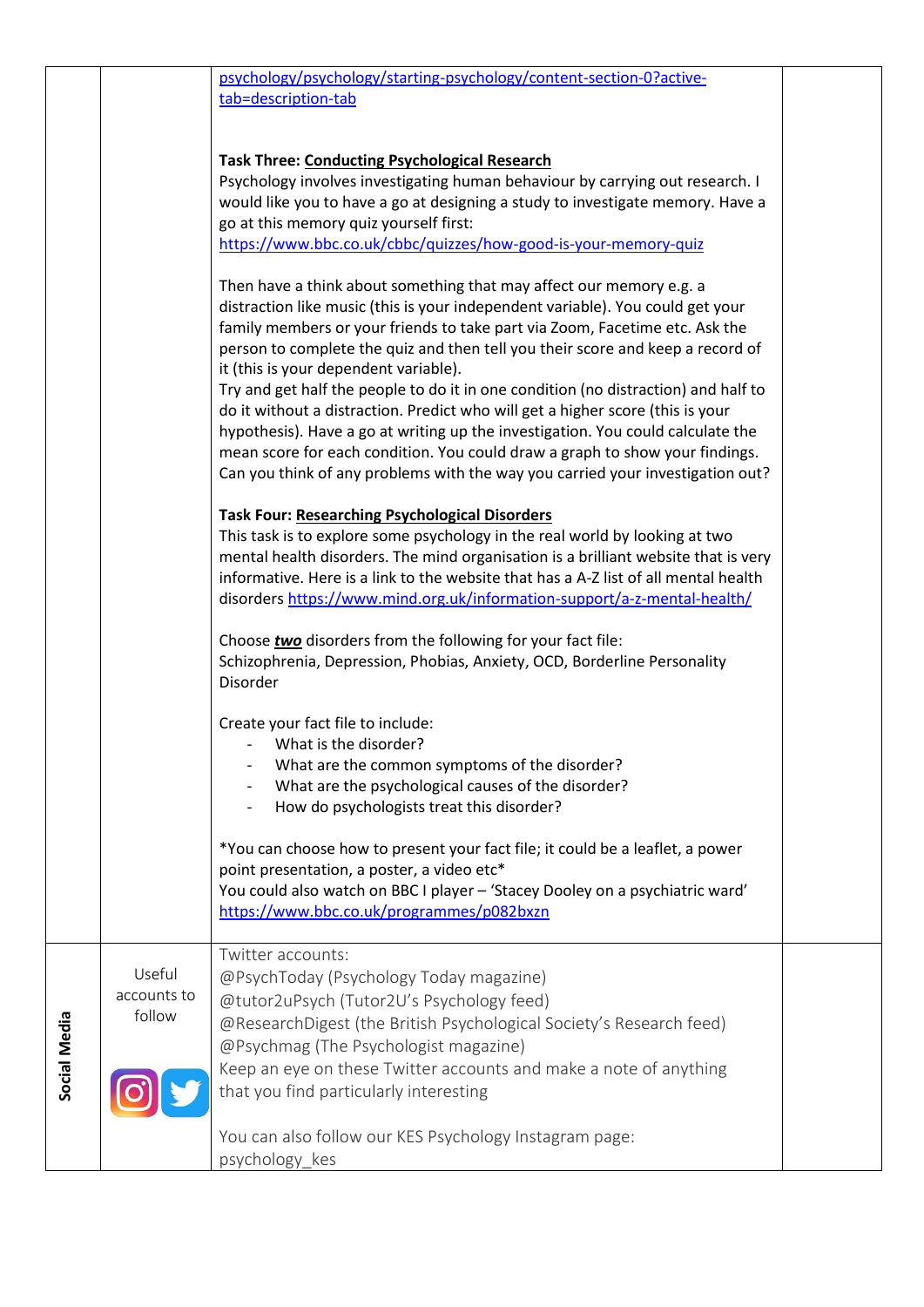|                            | Interesting      | Journal - Psychology Review is an excellent journal that is published for A-                                                                 |  |
|----------------------------|------------------|----------------------------------------------------------------------------------------------------------------------------------------------|--|
|                            | reading          | level Psychology Students www.hoddereducation.co.uk/psychologyreview                                                                         |  |
|                            |                  |                                                                                                                                              |  |
|                            |                  | Books - 'Opening Skinner's Box: Great Psychological Experiments of the                                                                       |  |
|                            |                  | Twentieth Century' - Laura Slater                                                                                                            |  |
|                            |                  | 'I'm Eve' - Chris Sizemore (Account of Multiple Personality                                                                                  |  |
|                            |                  | Disorder/Dissociative Identity Disorder)                                                                                                     |  |
|                            |                  | 'Electroboy: A Memoir of Mania' - Andy Berhman (ECT and Bipolar)                                                                             |  |
|                            |                  | 'Brain on Fire' - Susannah Cahalan (True story of a journalist who wakes up                                                                  |  |
|                            |                  | in hospital with no recollection of anything)                                                                                                |  |
|                            |                  | 'Genie' - Russ Rymer (An account of Genie's emergence from her tragic                                                                        |  |
|                            |                  | childhood strapped to a potty chair)                                                                                                         |  |
|                            |                  | 'We Need to Talk About Kevin' - Lionel Shriver (Does a mother's dislike of her                                                               |  |
|                            |                  | own son send him off the rail so that he kills his classmates?)<br>'The Man who Mistook his Wife for a Hat ' - Dr Oliver Sacks (Oliver Sacks |  |
|                            |                  | recounts the stories of patients lost in the bizarre, apparently inescapable                                                                 |  |
|                            |                  | world of neurological disorders)                                                                                                             |  |
|                            |                  |                                                                                                                                              |  |
|                            | Debate           | Write a for and against argument for the following debates:                                                                                  |  |
|                            | topics           |                                                                                                                                              |  |
|                            |                  | Are criminals born or made?                                                                                                                  |  |
|                            |                  | Is gender biologically determined?                                                                                                           |  |
|                            |                  | Are we born with phobias or do we acquire them from experience?                                                                              |  |
|                            |                  |                                                                                                                                              |  |
| Suggested preparation work | <b>Ted Talks</b> | Listen to these Ted talks. What have you learned? Do you agree with the main                                                                 |  |
|                            |                  | points?                                                                                                                                      |  |
|                            |                  | <b>Watch and listen:</b><br>ര                                                                                                                |  |
|                            |                  |                                                                                                                                              |  |
|                            |                  | What's so funny about mental health?                                                                                                         |  |
|                            |                  | This is why you could be depressed or anxious                                                                                                |  |
|                            |                  | The science of stage fright and how to overcome it                                                                                           |  |
|                            |                  | How reliable is your memory?                                                                                                                 |  |
|                            | Netflix/Films    | The following are documentaries/shows/films that are relevant to                                                                             |  |
|                            |                  | psychology that you could watch:                                                                                                             |  |
|                            |                  |                                                                                                                                              |  |
|                            |                  | <b>Netflix</b>                                                                                                                               |  |
|                            |                  | 100 Humans<br>$\overline{\phantom{a}}$                                                                                                       |  |
|                            |                  | The Mind Explained                                                                                                                           |  |
|                            |                  | The Sinner                                                                                                                                   |  |
|                            |                  | <b>Babies</b>                                                                                                                                |  |
|                            |                  | <b>Films</b>                                                                                                                                 |  |
|                            |                  | The Experimenter (12)<br>$\overline{\phantom{a}}$                                                                                            |  |
|                            |                  | 12 Angry Men (U)                                                                                                                             |  |
|                            |                  | A Beautiful Mind (12)                                                                                                                        |  |
|                            |                  | Dangerous Method (15)                                                                                                                        |  |
|                            |                  | Shutter Island (15)                                                                                                                          |  |
|                            |                  | 50 First Dates (12)                                                                                                                          |  |
|                            |                  |                                                                                                                                              |  |
|                            |                  |                                                                                                                                              |  |